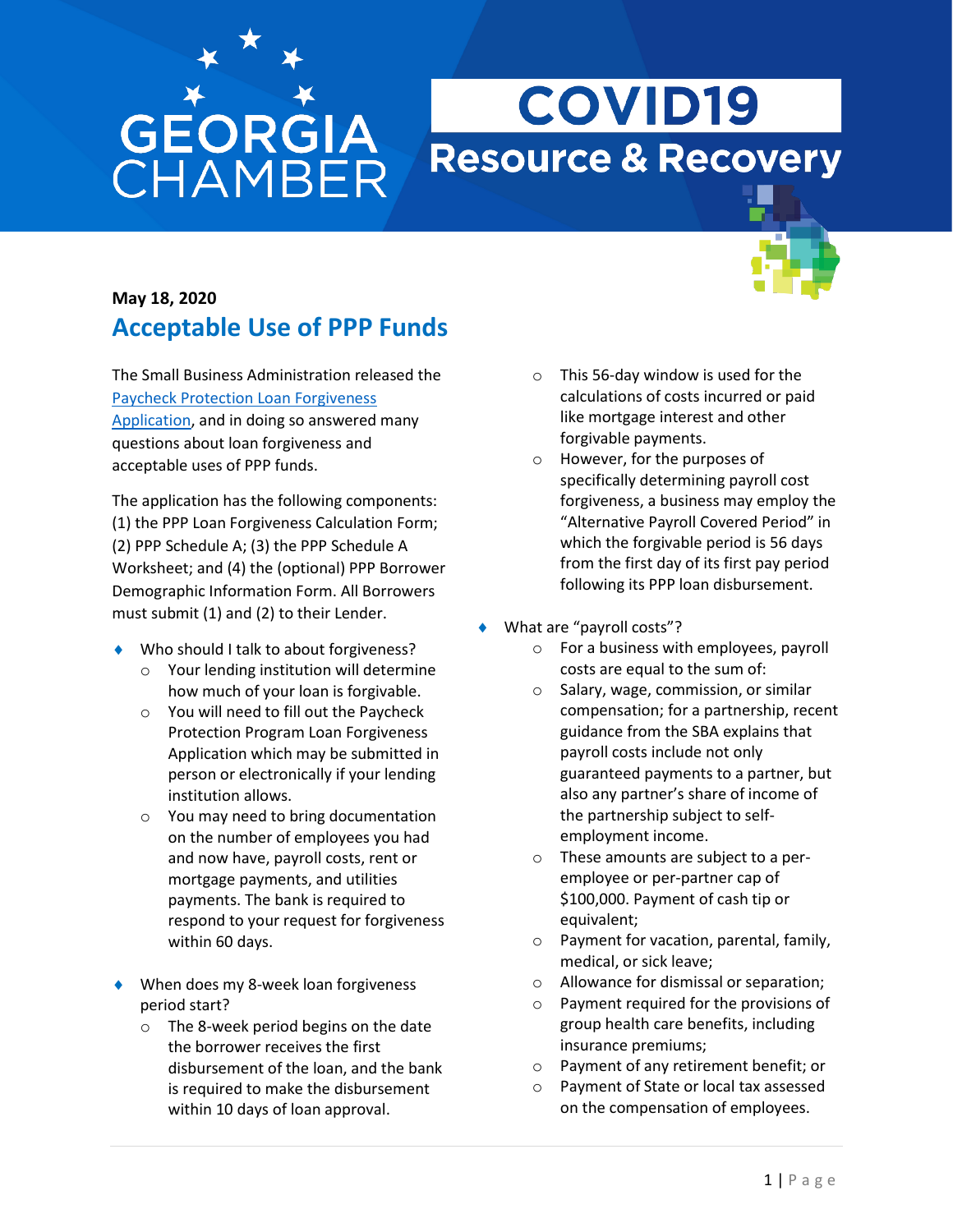

- What are not "payroll costs"?
	- o The compensation of an individual employee — or the self-employment income of a partner in a partnership – in excess of \$100,000, as prorated for the covered period;
	- o Taxes imposed or withheld under chapters 21, 22, or 24 of the Internal Revenue Code during the covered period;
	- o Any compensation of an employee whose principal place of residence is outside of the United States;
	- o Qualified sick leave wages for which a credit is allowed under section 7001 of the Families First Coronavirus Response Act; or
	- o Qualified family leave wages for which a credit is allowed under section 7003 of that same Act.
	- o Any payments for independent contractors or 1099 employees.
- What payments, other than payroll, are forgivable?
	- o Covered Mortgage Obligations: Business mortgage interest payments (not including any prepayment or payment of principal) on any business mortgage obligation on real or personal property during the covered period. This is limited to mortgages in place before February 15, 2020.
	- o Covered Rent Obligations: Rent obligations include the amount of business rent or lease payments during the covered period. This is limited to lease agreements that were in force before February 15, 2020.
	- o Covered Utility Payments: The amount of business utility payments during the covered period for business utilities for which service began before February 15, 2020. The guidance defines "business utility payments" as business payments for a service for the

distribution of electricity, gas, water, transportation, telephone, or internet access for which service began before February 15, 2020.

\*NOTE\* Eligible nonpayroll costs must either be paid or incurred during the covered period. For costs incurred during the covered period - such costs must be paid on or before the next regular billing date, even if the billing date is after the covered period.

- What are the rules with regards to what type of costs can be forgiven?
	- o Of the amount a business requests to have forgiven 75% or more must be payroll costs. 25% or less of the amount may be other eligible costs.
- How do I calculate whether I have kept enough employees for forgiveness?
	- o The PPP forgiveness document contains a worksheet and formula to help with Full Time Equivalent "FTE" calculations. By statute, the borrower will be eligible for reduced forgiveness if it did not keep either average FTEs and average compensation.
	- o The FTEs for the covered period must align with FTEs from an earlier reference period. The borrower may elect as their reference period either:
	- o February 15, 2019 to June 30, 2019;
	- o or January 1,2020 to February 29, 2020; or
	- o in the case of seasonal employers, either of the preceding periods or a consecutive twelve-week period between May 1, 2019 and September 15, 2019